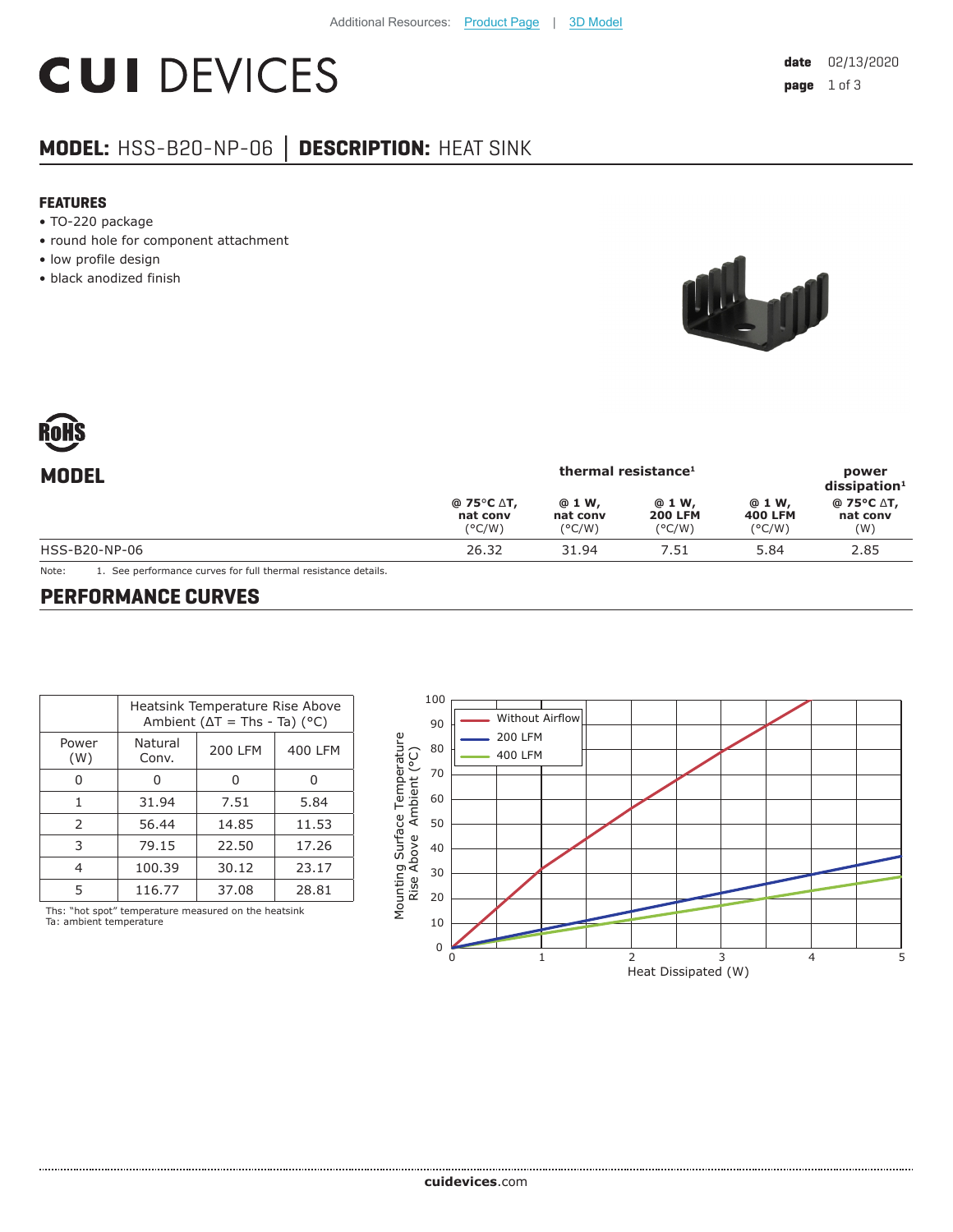### **MECHANICAL DRAWING**

units: mm tolerance:  $\pm 0.5$  mm

| MATERIAL         | AL1050           |
|------------------|------------------|
| <b>FINISH</b>    | black anodized   |
| <b>THICKNESS</b> | $1.2 \text{ mm}$ |
| WFIGHT           | 1.7 a            |